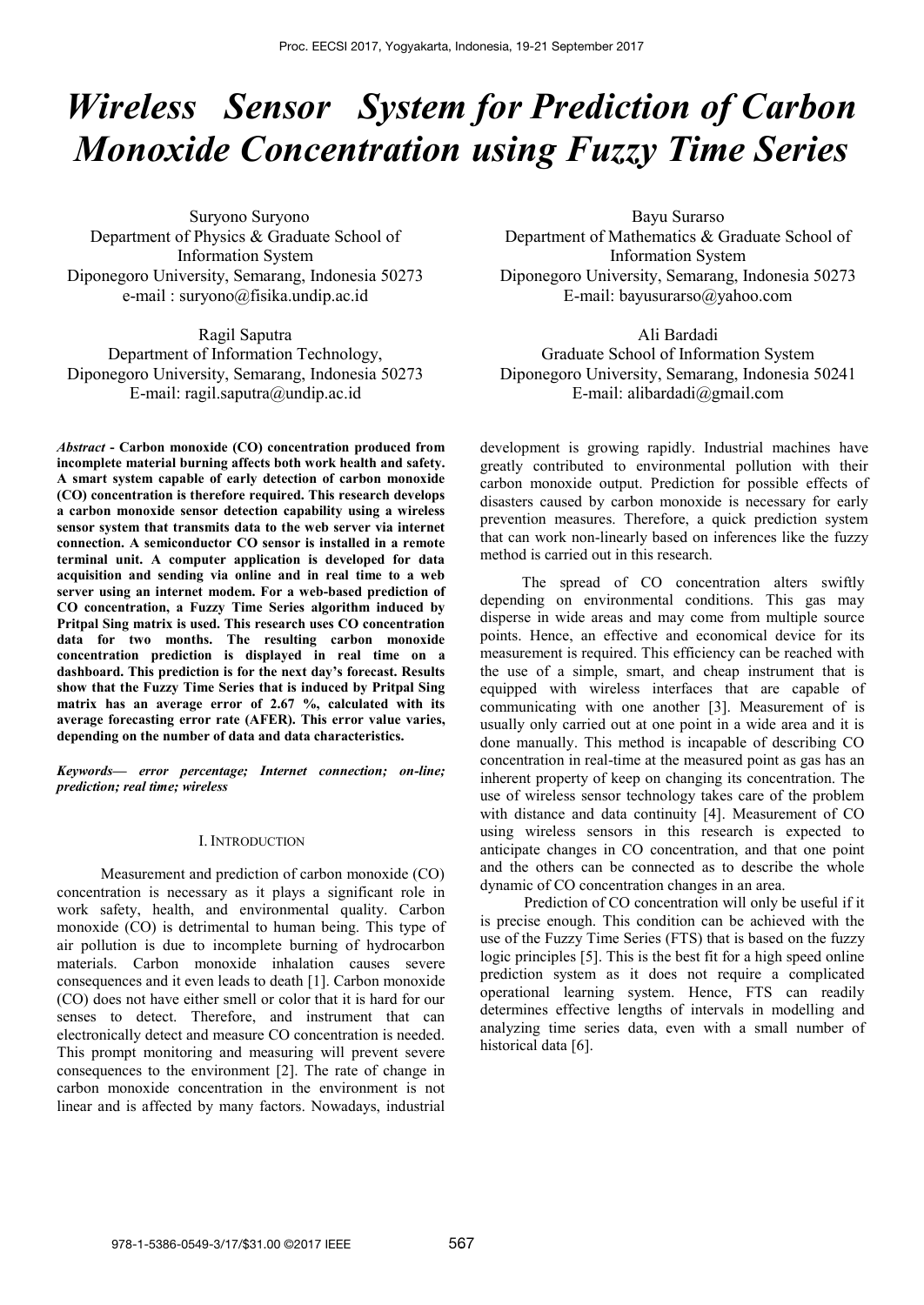### II. REALIZATION OF SYSTEM

A wireless sensor system consists of sensors that convert physical parameters in the Remote Terminal Unit (RTU) and wirelessly send readings to the web server. Wireless sensor network is advantageous in that data acquisition can be conducted in real time [7]. An overview of a WSN system is shown in Figure 1.

Sensors in the wireless sensor are equipped with a wireless interface that enables them to communicate with one another in order to create a network [3]. The main components of a WSN are sensor node, base station, database, and web server. The base station receives measurement data from the sensor node that is periodically distributed and then these data are forwarded to the server database for storage and management [8].



Fig. 1. Overview of carbon monoxide wireless sensor for online system

This research deploys an electronic CO sensor that alters CO concentration (ppm) into electrical signals. When CO hits the SNO2 semiconductor layer on the sensor, there will be a change in electron mobility that in turn alters the value of electrical resistance. This property is evident when one of the SNO2 semiconductor tips is given electrical voltage (Vcc). A resistance load given on the other tip of the semiconductor will yield a CO concentration value shown as voltage (Vout) on that RL resistor. A circuit of the CO sensor used in this research is depicted in Figure 2.

The sensor used has a Vl output voltage from 12 bit ADC reading against non-linear concentration. Therefore, a characterization between incoming concentration and standard gas measurement device is made. The result from this is put into a computer program in order to have

concentration reading that matches the actual concentration. The RTU computer functions to acquire sensor data, store those data, and send them via an internet network. A socket programming is embedded into the RTU computer to read CO data sent to the microcontroller. The computer and microcontroller themselves are connected to the UART serial protocol via a COM1 port. Then the data acquisition system is run by a socket programming that reads that COM1 port.

The website server is programmed to access the RTU database. This database reading is then used for prediction using the Pritpal Singh fuzzy time series. Its model prediction has a new discretization approach referred to Mean-Based Discretization (MBD) for determining the universe of discourse of the historical time series data set and partitioning it into different lengths of intervals.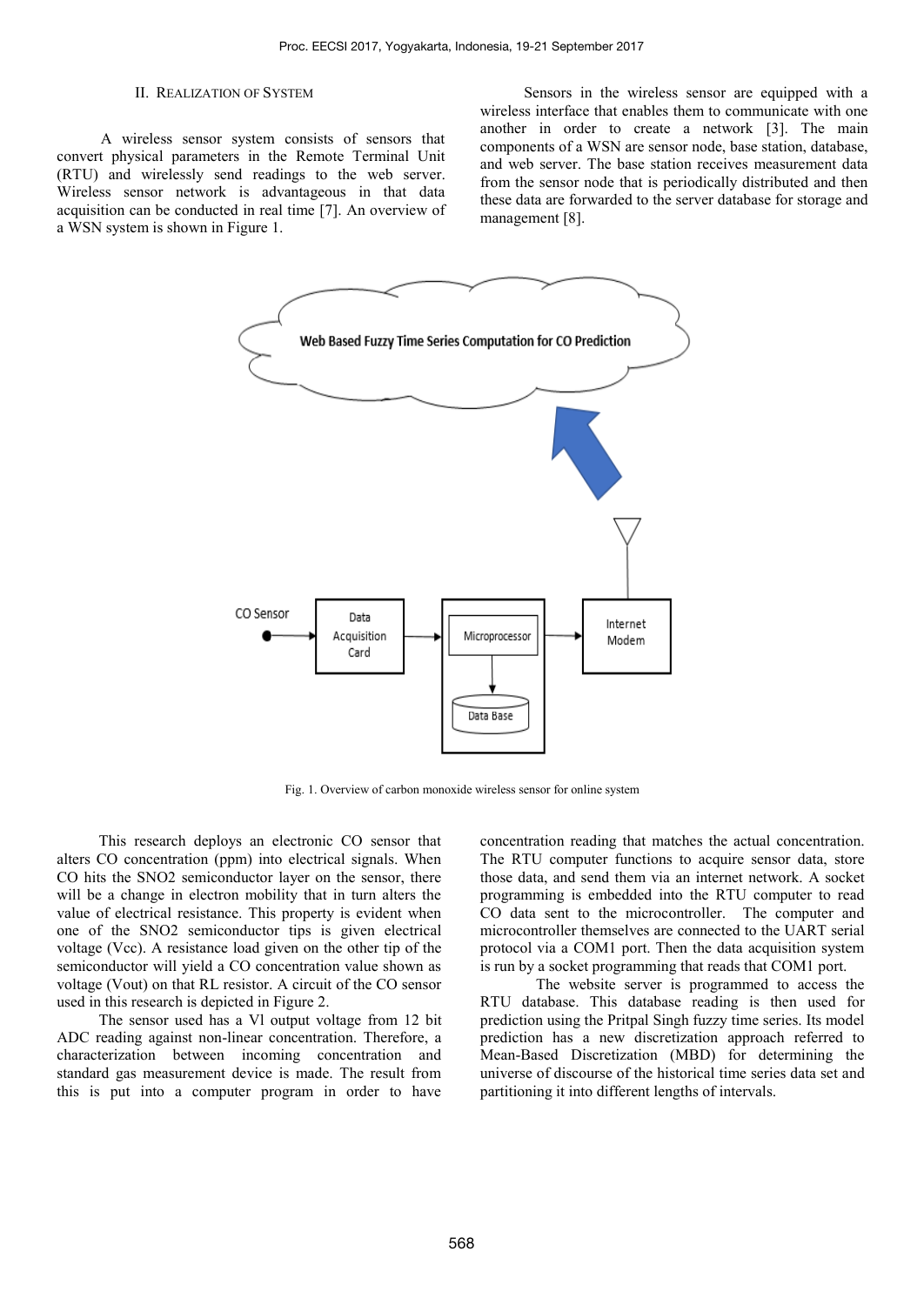

Fig. 2. A Carbon monoxide sensor and interface circuit

The programming steps of the [prediction of carbon](http://www.ncbi.nlm.nih.gov/pubmed/15373358)  [monoxide concentration u](http://www.ncbi.nlm.nih.gov/pubmed/15373358)sing Fuzzy time series system are shown in Figure 3. The algorithm of Pritpal Singh fuzzy time series model is described below (9):

- Phase 1. Partition the time series data set into different lengths of intervals Based on the MBD approach, the historical time series data set is partitioned into different lengths of intervals.
- Phase2. Define linguistic terms for each of the interval. The historical time series data set is divided to several intervals. Therefore, a total number of linguistic variables are defined.
- Phase 3. Developed Fuzzy the time data set. If one number value belongs to interval  $b<sub>l</sub>$  the fuzzy data value for that time is considered as *B1*.
- Phase 4. Establish the Fuzzy Logical Relationship (FLR) between fuzzy time series values.
- Phase 5. Create the Fuzzy Logical Relationship Group (FLRG).
- Phase 6. De-fuzzy the fuzzy time series data sets.

To measure the deviation of the models which have been built, we use Mean Absolute Percentage Error (MAPE) as in equation (1):

$$
MAPE = \frac{1}{n} \sum_{t=1}^{n} \left| \frac{Actual \ value(t) - Forcast(t)}{Actual \ value(t)} \right| \tag{1}
$$



Fig. 3. The programming steps of th[e prediction of carbon monoxide](http://www.ncbi.nlm.nih.gov/pubmed/15373358)  [concentration u](http://www.ncbi.nlm.nih.gov/pubmed/15373358)sing Fuzzy time series system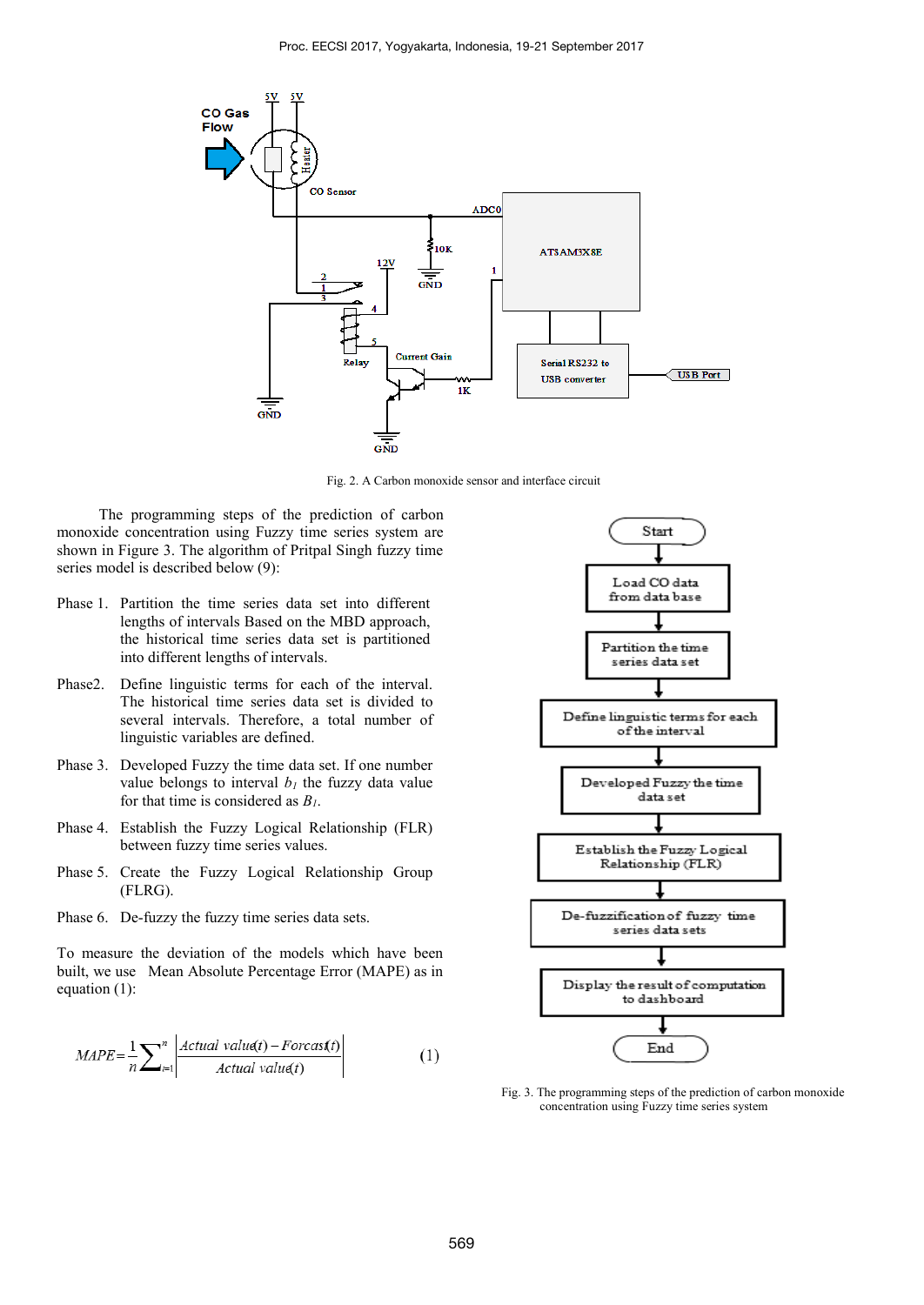# III. RESULT AND DISCUSSION

Results of sensor circuit characterization is shown by the relationship of CO concentration (ppm) measured using standard equipment against that from analog to digital converter reading in the computer. The resulting characteristics lead to a formula shown in a graph in Figure 4a This graph indicates that the relationship of CO concentration and electrical output of sensor is nonlinear. This graph yields sensor characteristic relationship of  $y =$  $1.69x4 - 48.31x3 + 510.53x2 - 2455.50x + 4976.70$ , where x is CO concentration, while y is the number of data acquisition.

The formula obtained from graph fitting method shows a physical relationship between the input (CO concentration) and the resulting electric voltage as the output. The graph below shows that there is a relationship of both on the fourth (4th) order polynomial. This formula depends largely on the material used for the sensor. The sensors used here are

semiconductors with its inherent property of electron mobility, depending on the concentration of gas the material detects. The resulting sensor characteristics graph reveals the relationship between the input (CO concentration) and the output (sensor voltage) to be in the fourth (4th) order polynomial.

The resulting sensor characteristics requires an 'inverse transform' computation on the data acquisition computer program. The computer must inverse and send data to the website. These data are CO concentrations from the voltage data gained taken from the ADC. Calibration for inversion result using standard instrument is the next thing to do. The resulting calibrated values are shown in a graph in Figure 4b. The resulting calibrated linear coefficient correlation from computer measurement with standard instrument is 97.6%, with a standard error of 0.023 ppm. This testing result proves that the concentration measurement system developed here has a good agreement with standard measurement devices.



Fig. 4. Characteristic result form the sensor circuit (a) and calibration sensor with strandard instrument (b)

A data acquisition system has been successfully developed in this instrument and kept in the RTU computer database. Acquired data will be shared using an internet broadband to the webserver. A data acquiring program has also been developed in web server, along with a data forecasting program. Therefore, forecasting results are kept in the web server database and shown in graphs. An example of this graph is shown in Figure 5.

Predicted data can be observed by all users from any spot with internet access. Hence, this system is capable of inter-region, and even inter-nation, monitoring. This system has successfully addressed spatial discrepancy in which measurement and prediction of CO concentration cannot be carried out in situ. Moreover, this system is also multi service in nature, that CO concentrations from many different points in an area can be reported at the same time and in real-time. Data of CO concentrations from both acquisition and prediction can be downloaded in a spreadsheet to be used for further analyses.

The graph in Figure 5 shows that data sent from field instruments to the database at the web service fluctuate from time to time. Field observations show that arrangements for this system have been properly set. Therefore, these fluctuations are usually the effect of machines local people use, be they vehicles or factory machineries. The graph below shows actual and predicted values. Values from prediction are one step ahead of actual values. However, both values are usually close to one another, and this represents the efficacy of the system. Overall, precision of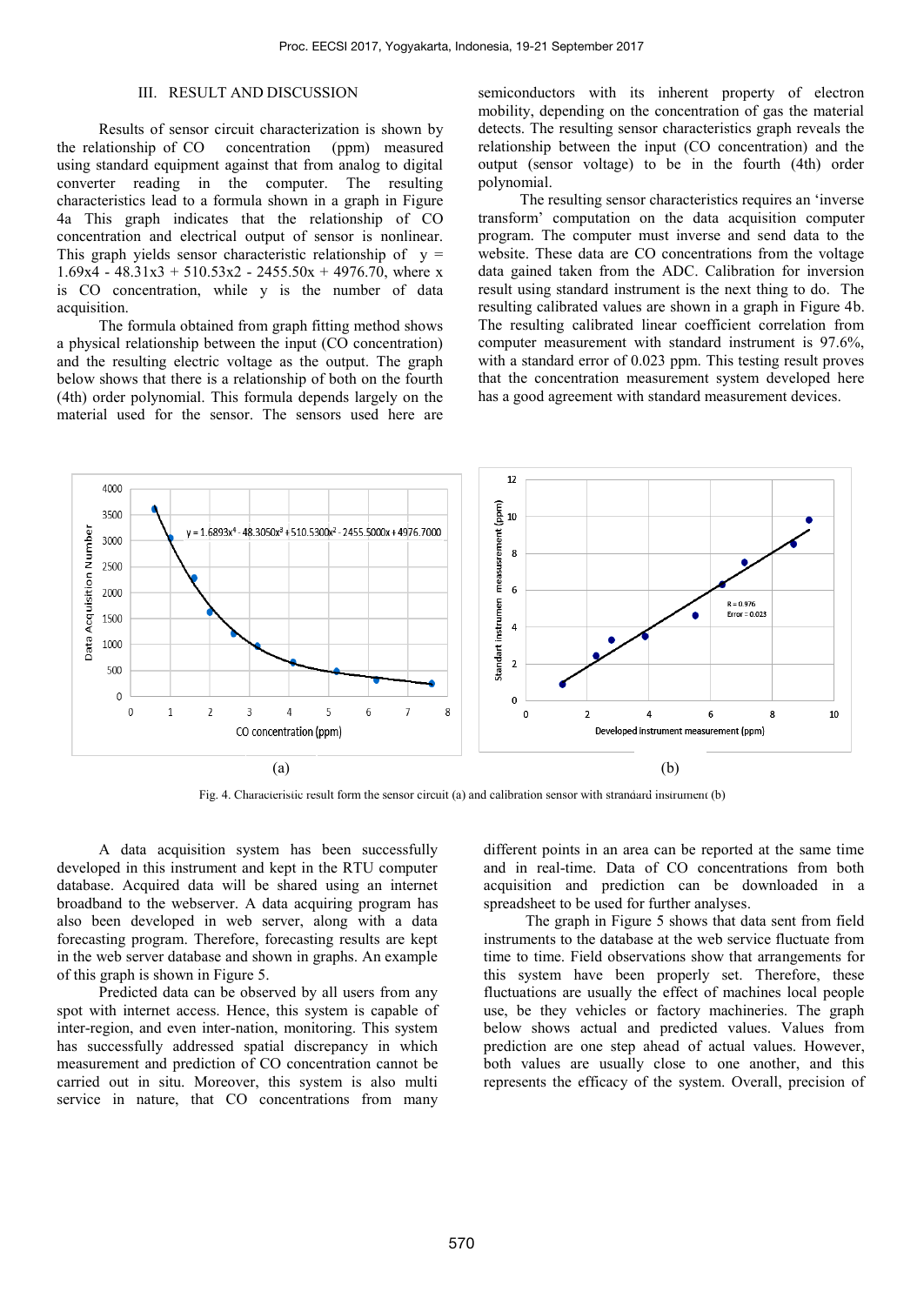these predicted values can be calculated using the fuzzy time **series.** 

The Pritpal Singh fuzzy time series model can be implemented on time series data of CO concentration. This is justified by prediction results which are close to actual data. Concentration prediction using fuzzy time series with the Pritpal Singh method implemented here delivers a mean error of 2.67 %, which is measured with its average forecast error rate (AFER). This error value varies, depending on the number of data and data characteristics error value varies, depending on the number of data and data characteristics.



Fig. 5. Graphical representation of forecasting result

## IV. CONCLUSION

Carbon monoxide (CO) concentration has been successfully predicted online with a WIFI network. This prediction system requires both a gas sensor circuit and a computer based data acquisition system. A website server is needed for data communication from a Remote Terminal Unit (RTU). A system developed in the RTU has successfully forecasts CO concentration with the help of the fuzzy time series with Pritpal Singh algorithm. The resulting prediction is kept in a database and shown as graphs. The system developed in this research is capable of proper CO concentration prediction. Concentration prediction using fuzzy time series with the Pritpal Singh method implemented here delivers a mean error of 2.67 %, which is measured with its average forecast error rate (AFER). This error value varies, depending on the number of data and data characteristics.

#### **REFERENCES**

[1] F. Li, H.C. Chan, S. Liu, H. Jia, H. Li, Y. Hu, Z. Wanga, and W. Huang, "Carbon monoxide poisoning as

a cause of death in Wuhan, China: A retrospective sixyear epidemiological study (2009–2014)", International Journal of Forensic Science International Vol .253 pp.112–118, 2015.

- [2] Z. Mahdavifar, N. Abbasi, and E. Shakerzadeh, "Carbon monoxide monitoring using pristine and Cufunctionalized aluminum nitride and silicon carbide nanotubes", International Journal of Molecular Liquids, Vol. 204, pp. 147–155, 2015.
- [3] J. Yick, B. Mukherjee, and D. Ghos, "Wireless sensor network survey", Computer Networks 52, pp. 2292– 2330, 2011.
- [4] C. Jun, Y.U. Sun-Zheng, and L. Jing-li, "The design of a wireless data acquisition and transmission system", Journal of Networks, Vol. 4. No. 10, 2009.
- [5] Q. Song and B.S. Chissom, "Forecasting enrollments with fuzzy time series", International, Journal of Fuzzy Set and System Vol. 54, pp. 1-9, 1993.
- [6] S. Xihao and L. Yimin, "Average-based fuzzy time series models for forecasting Shanghai compound index",